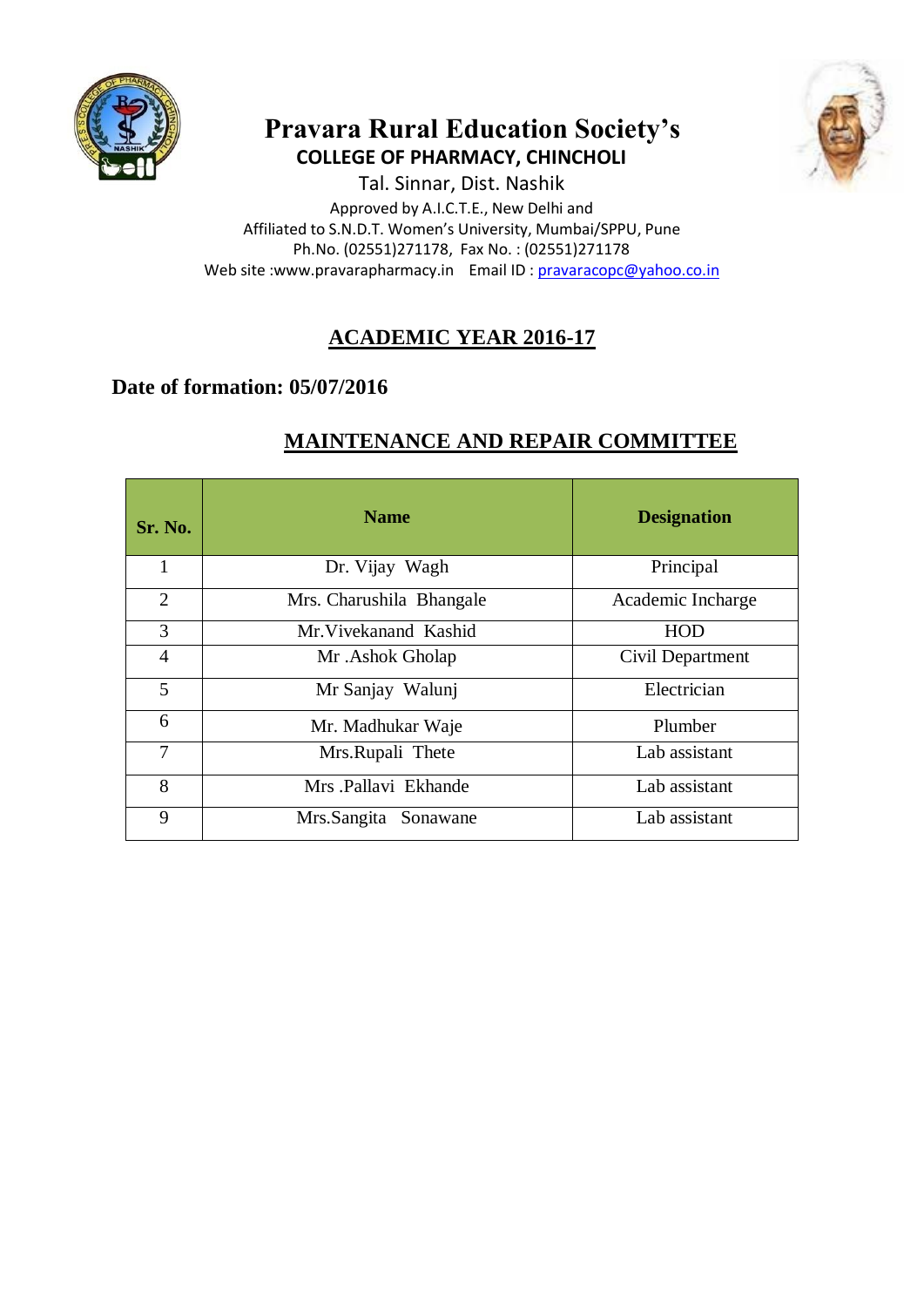

**Pravara Rural Education Society's**

**COLLEGE OF PHARMACY (FOR WOMEN)**



8 **Approved by A.I.C.T.E., Pharmacy Council of India, New Delhi and recognized by Govt. of Maharashtra Affiliated to Savitribai Phule Pune University, Pune**

## **ACADEMIC YEAR 2017-18**

## **Date of formation: 11/07/2017**

# **MAINTENANCE AND REPAIR COMMITTEE**

| Sr. No. | <b>Name</b>             | <b>Designation</b> |
|---------|-------------------------|--------------------|
| 1       | Dr. Priya Rao           | Principal          |
| 2       | Mr. Vikrant Dhamak      | Academic Incharge  |
| 3       | Mr. Vivekanand Kashid   | HOD                |
| 4       | Mr. .Ashok Gholap       | Civil Department   |
| 5       | Mr. Sanjay Walunj       | Electrician        |
| 6       | Mr. Madhukar Waje       | Plumber            |
| 7       | Mrs. Rupali Thete       | Lab assistant      |
| 8       | Mrs. Pallavi Ekhande    | Lab assistant      |
| 9       | Mrs.Sangita<br>Sonawane | Lab assistant      |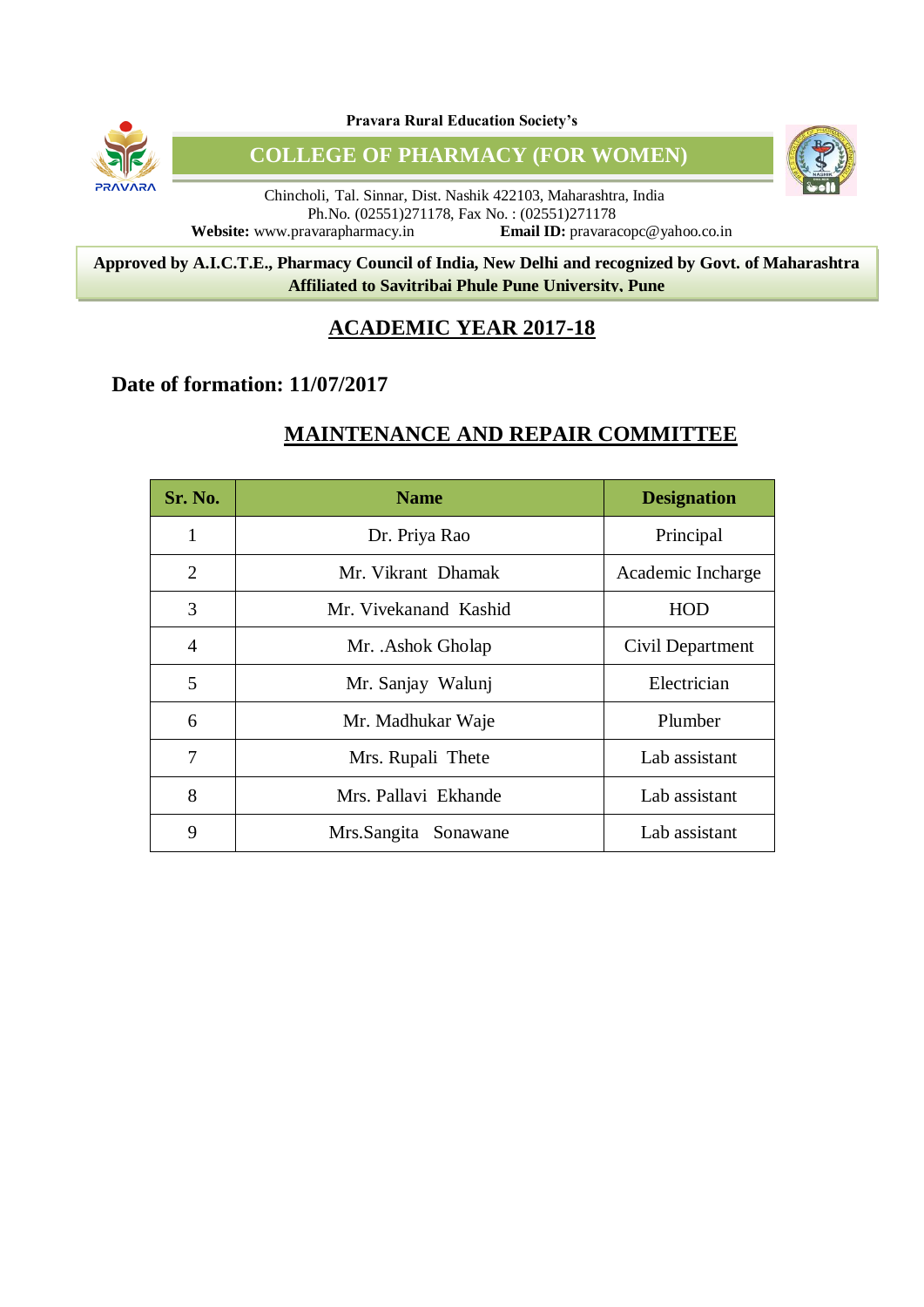

**Pravara Rural Education Society's**

**COLLEGE OF PHARMACY (FOR WOMEN)**



Chincholi, Tal. Sinnar, Dist. Nashik 422103, Maharashtra, India Ph.No. (02551)271178, Fax No. : (02551)271178 **Website:** www.pravarapharmacy.in **Email ID:** pravaracopc@yahoo.co.in

8 **Approved by A.I.C.T.E., Pharmacy Council of India, New Delhi and recognized by Govt. of Maharashtra Affiliated to Savitribai Phule Pune University, Pune and S.N.D.T Mumbai**

## **ACADEMIC YEAR 2018-19**

### **Date of Information: 10/07/2018**

# **MAINTENANCE AND REPAIR COMMITTEE**

| <b>Sr. No.</b> | <b>Name</b>            | <b>Designation</b> |
|----------------|------------------------|--------------------|
| 1              | Dr. Sunil Nirmal       | Principal          |
| 2              | Dr.Charushila Bhangale | Vice Principal     |
| 3              | Mr. Kiran Dhamak       | Academic Incharge  |
| $\overline{A}$ | Mr Vivekanand Kashid   | HOD                |
| 5              | Mr. Ashok Gholap       | Civil Department   |
| 6              | Mr Sanjay Walunj       | Electrician        |
| 7              | Mr. Madhukar Waje      | Plumber            |
| 8              | Mrs Pallavi Ekhande    | Lab assistant      |
| 9              | Mrs.Sangita Sonawane   | Lab assistant      |
| 10             | Mrs. Rupali Thete      | Lab assistant      |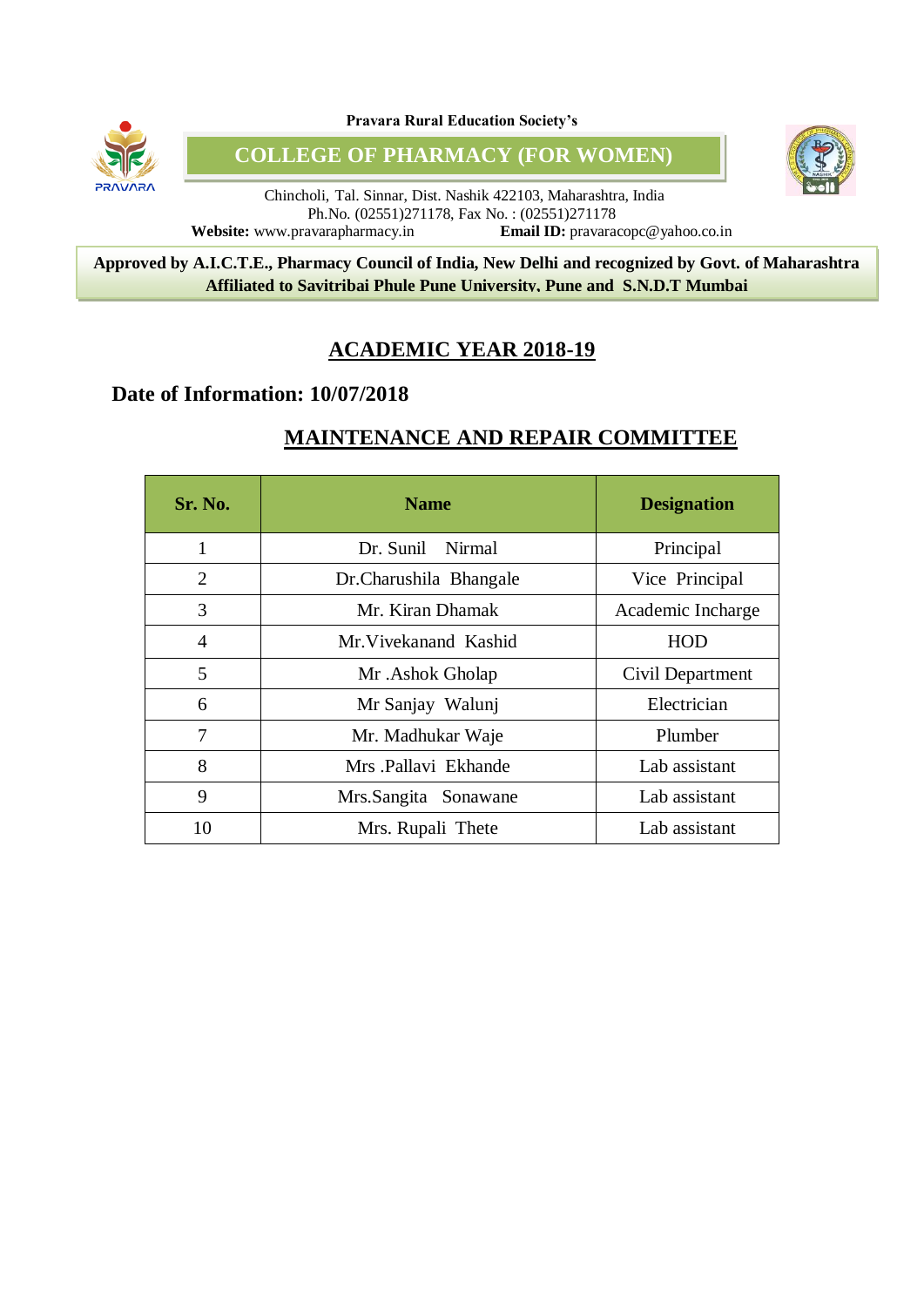### **MAINTENANCE AND IMPROVEMENT POLICY AND PROCEDURE**

### **Objective**

The objective of this policy is to maintain and improve overall Campus buildings, other infrastructural facilities, instrumental facilities, and other important facilities at PRES's College of Pharmacy (For Women) to support our mission.

#### **Roles and Responsibilities**

Campus Facility Services includes building maintenance, grounds maintenance, material handling, utilities, campus health, safety, and security. Normal request for services by staff are accessed through HODs of each department. Physical facilities on campus are protected with security systems and personnel assignments. Internal processes, policies and procedures are developed and revised on continuous basis to address current and future security concerns. The Security incharge provides a periodic operation brief detailing current security concerns and facility information, which is evaluated and used for continuous improvement.

### **Campus Operation, Development and Improvement Planning**

Operation, development and improvement of the College is undertaken in accordance with college Code and procedures, which defines a process for the request, approval and limitations of capital development and improvement since most of the infrastructural development are undertaken by the management. After managements approval the maintenance work would be processed further. Management has also appointed a supervisor who would be responsible for the overall maintenance of the infrastructural facilities.

### **Facility and Equipment Maintenance and Repair**

College Facility Services staff members respond to day-to-day facility and equipment maintenance and repair requests. For requests that required advanced or specialized knowledge and/or skill, equipment vendors and third party vendors are contacted to oversee the project. The staff member submits requests for facility and equipment maintenance and/or repair by writing a letter to the Principal which is the forwarded to the College maintenance register. When requests are submitted, the Office Technician contacts appropriate maintenance personnel in the campus to respond to the request. Regular staff meetings are held to check the status of open projects,